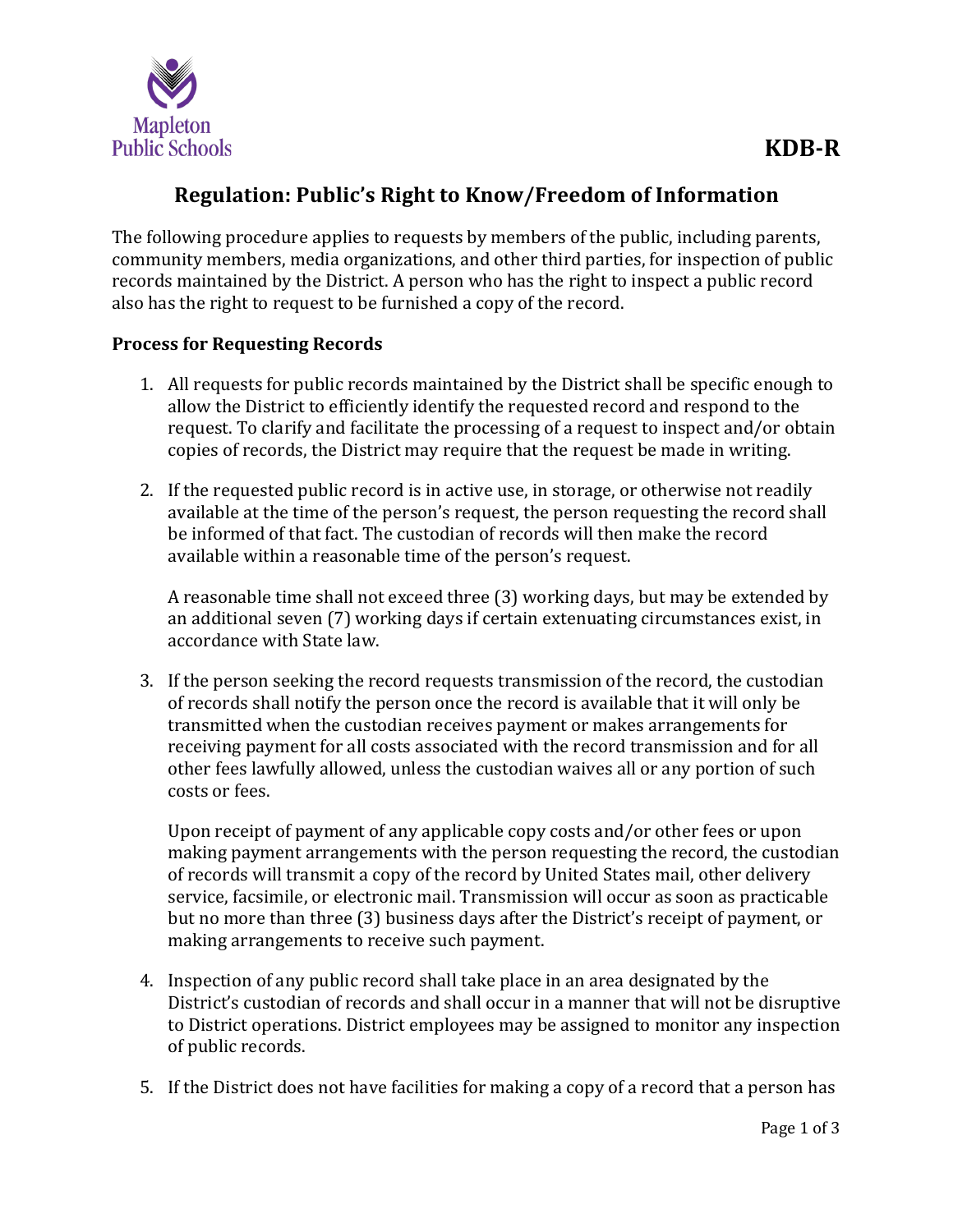

the right to inspect, the person shall be granted access to the record for the purpose of making a copy. The copy shall be made under the supervision of the custodian of records or designee. When practical, the copy shall be made in the place where the record is kept but if it is impractical to do so, the custodian may allow arrangements for the copy to be made at another facility.

# **District Responsibilities**

The District has no duty to create a public record that does not already exist.

If the District stores the public record in a digital format, the District must provide a copy of the record in a digital format. Public records stored in a searchable format must be provided in a searchable format and public records stored in a sortable format must be provided in a sortable format.

However, public records do not need to be provided in a searchable or sortable format if any of the following exceptions apply:

- 1. producing the record in the requested format would violate the terms of a copyright or licensing agreement;
- 2. producing the record in the requested format would result in the release of thirdparty proprietary information;
- 3. after making reasonable inquiries, the records custodian determines that:
	- a. it is not technologically or practically feasible to permanently remove information that the District is required or permitted to withhold;
	- b. it is not technologically or practically feasible to provide a copy of the record in a searchable or sortable format; or,
	- c. producing the record in a searchable or sortable format would require the purchase of software, or the creation of additional programming or functionality in existing software, to remove information the District is required or permitted to withhold.

#### **Fees**

- 1. The fee for copying public records will be \$0.25 per page.
- 2. No transmission fee will be charged for transmission via electronic mail.
- 3. If the District manipulates data to generate a record in a form not used by the